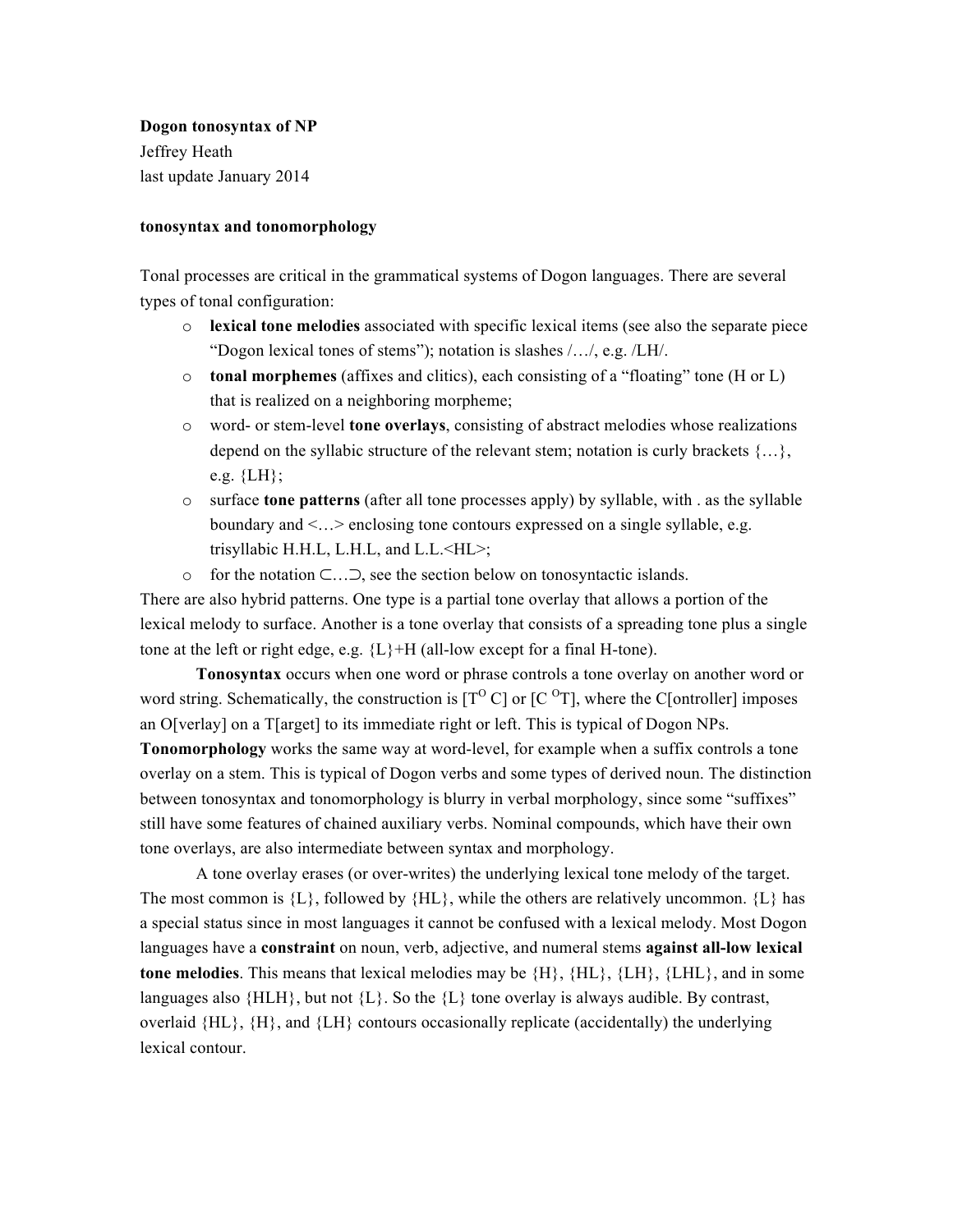While tonal processes of these types apply to compounds and to verb complexes, the most systematic tonosyntax occurs within NPs (DPs). To understand how it works, consider the typical (linear) structure of NPs (1), omitting some details:

### (1) Poss N Adj Num RelCl Dem/Def 'all'/Pl DiscFunct

The underlined elements are tonosyntactic controllers. The single-underlined forms are postnominal controllers. They are **right-to-left** controllers, target the string to their left, beginning with the noun (rarely extending beyond it to the possessor). In most Dogon languages, right-toleft control always involves {L} as the overlay, i.e. the target is **tone-dropped**.The doubleunderlined possessor is a **left-to-right** controller, targeting the noun to its right and usually extending to include N-Adj and N-Num. Possessor control can be expressed by any of  $\{L\}$ ,  $\{H\}$ , {HL}, {LH}, depending on the language. In some languages, two or even three of these possessor-controlled overlays occur, depending on the tone of the possessor, the syntactic status of the possessor, and the syllabic weight (in vocalic moras) of the possessum.

### **ontology of tonosyntactic control**

What the underlined elements in (1) share is that they restrict reference. The target domain (often just a noun) denotes a set of entities, e.g. 'dog'. A reference restrictor (or intersective modifier) divides the set into two subsets, one whose individuals are eligible to be referred to and one whose individuals are excluded: 'my dog' (not anyone else's dog), 'black dog' (not a dog of any other color), 'this dog' (not 'that dog' or any non-present dog), 'the dog that ran away' (not any other dog). The elements that do not control overlays are either quantifiers (numerals, 'all', free plural) that do not exclude individuals (any dog has a chance to be part of 'six dogs') or discourse-functional elements ('only', 'as for', 'even') that do not alter the denotation of the NP.

Elements on the border between reference restrictors and non-reference restrictors are the numeral 'one', the definite marker, distributive 'each', and the partitioning quantifier 'certain (ones)'. These borderline elements have variable tonosyntactic control powers. Of particular interest is the fact that in several Dogon languages an original demonstrative (near-distant 'that') has split into a demonstrative and a watered-down discourse-definite, and the latter but not the former has lost its tonosyntactic control powers.

For a full discussion of the ontology see Heath & McPherson (2013).

#### **tonosyntactic conflicts and their resolution**

When both a preposed possessor and a postnominal reference restrictor occur in the same NP (DP), there is the potential for conflict. Take a language where the possessor-controlled overlay is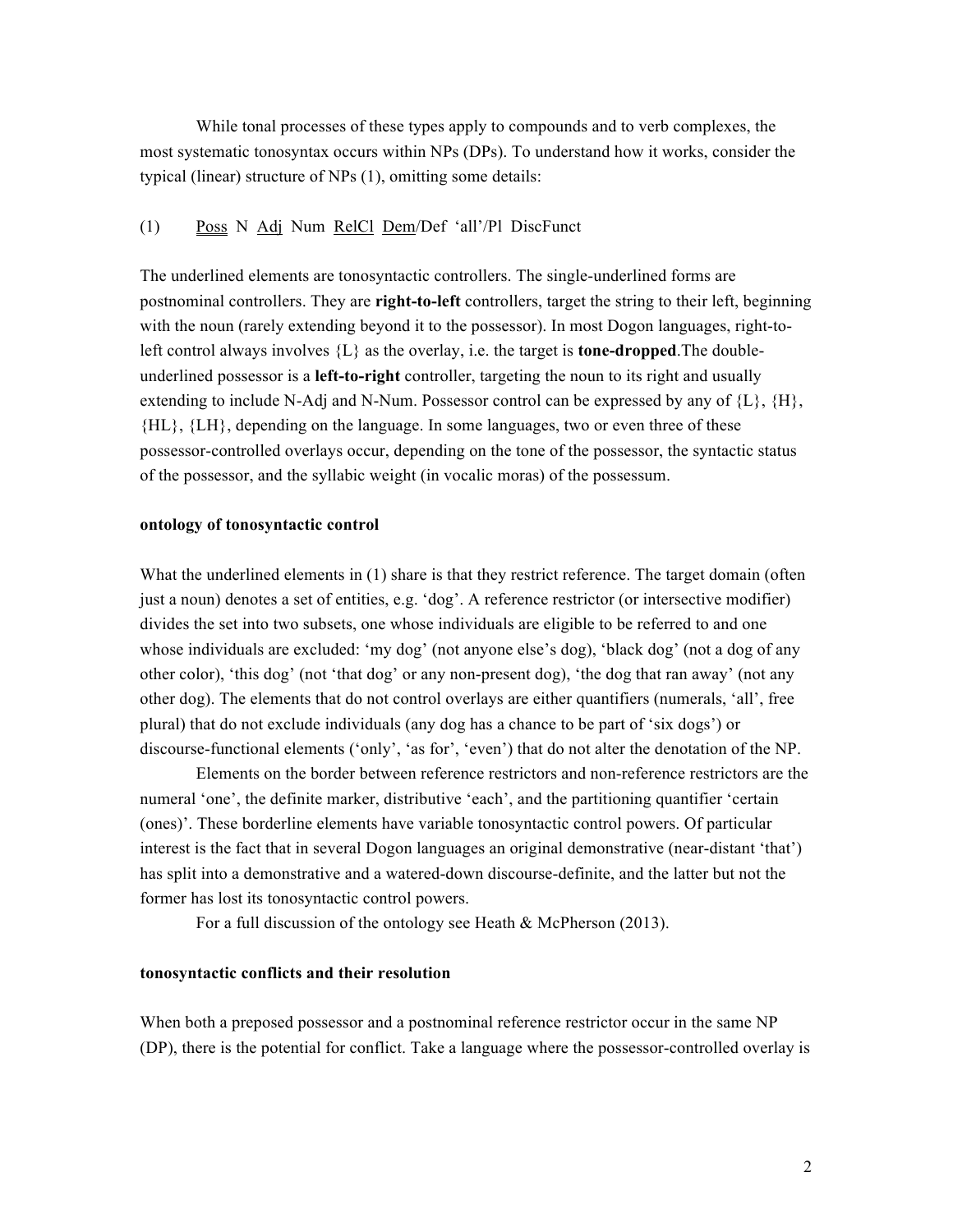${H_L}$  and the right-to-left overlay is  ${L}$ .<sup>1</sup> Then given an input Poss-N-Adj, as in 'this dog of Seydou's', if the possessor "wins" the output is Poss <sup>HL</sup>N Adj or Poss <sup>HL</sup>[N Adj], while if the adjective "wins" the output is Poss  $N^L$  Adj or [Poss N]<sup>L</sup> Adj.

Resolution of simple one-on-one conflicts of this type lends itself to analysis in terms of ranked constraints. This is a **zero-sum** game; whichever controller "wins" imposes its regular overlay on the target domain, while the other controller watches helplessly from the sidelines, or is itself included in the target domain of the successful controller. For example, the lexically /LH/-toned Togo Kan noun gir<sup>n</sup>í house' is overlaid with  ${L}$  before an adjective (1a) and with {H} (reduced for a bimoraic noun from the full form {HL}) after a possessor (1b). If we combine N-Adj and Poss-N into Poss-N-Adj, we see that the possessor trumps the adjective. In fact, the adjective is included in the possessor-controlled{HL} overlay.

(1) a.  $\hat{g} \hat{i} r^n \hat{i}^L$ gàrá house<sup>L</sup> big 'a big house'

.

- b.  $s\hat{e}$ :dú  $H_{\tilde{g}I\tilde{t}nI}$ S <sup>H</sup>house 'Seydou's house'
- c.  $s\hat{e}$ :  $d\hat{u}$   $H_{\text{I}}$   $g\hat{u}r\hat{u}$   $g\hat{a}r\hat{a}$  $S$   $^{HL}$ [house big] 'Seydou's big house'

There is some variation across Dogon languages in the constraint rankings, though in most cases the semantically higher element "wins." For an analytical framework using Optimality Theory see McPherson & Heath (2015).

# **constructional tone overlays**

Many cases of controller conflict can be handled as indicated just above, by ranking constraints so that one controller "wins" and another "loses" (zero sum). However, some Dogon languages also have special tone patterns that are triggered by specific combinations of nominal modifiers and that cannot be modeled by the zero-sum approach. Such **constructional** overlays are best developed in southeastern Dogon languages (Donno So, Toro So group).

<sup>&</sup>lt;sup>1</sup> Languages with a possessor-controlled overlay {L} present some analytical difficulties. For example, if the noun in a string Poss-N-Adj surfaces with {L} overlay, we cannot be sure whether this is due to left-to-right control (the possessor) or right-to-left control (the adjective).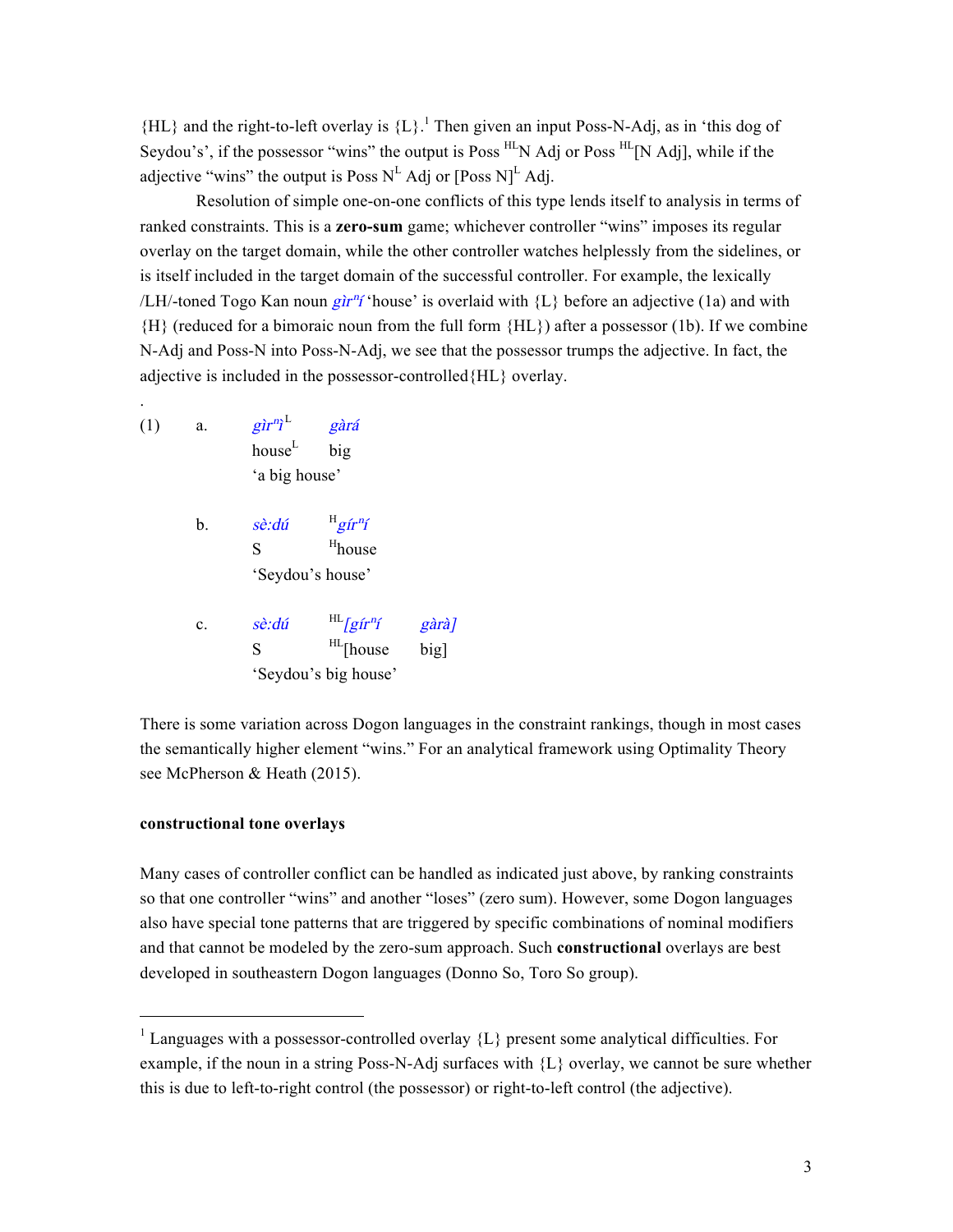To give one example from Donno So, there are no tonosyntactic operations in either N=Def (with enclitic discourse-definite marker) or N-Num (2a-b). The lexical forms of the noun and the numerals surface in (2b). However, if we combine (2a) and (2b) into N-Num=Def, the output is  $[N Num]^{L+H} = Def(2c)$ .

- (2) a.  $\acute{o}d\grave{u} = g\grave{\partial}$   $(\sim \acute{o}d\grave{\partial} = \grave{\partial})$ road=Def 'the (afore-mentioned) road'
	- b. ódù tà:ndú / kúlè: / l $\epsilon$ y road 3/6/2 'three/six/two roads
	- c.  $\left[\frac{\partial d\hat{u}^{\mathrm{L}}}{\partial \hat{u}}\right]^{L+H}=\hat{\sigma}$  $[road \qquad 3/6/2]^{L+H} = Def$ 'the (afore-mentioned) three/six/two roads

In (1c), the N-Num combination is the target of a constructional  $\{L\}+H$  overlay, i.e.  $\{L\}$  except for a single final H-toned syllable or mora. This  ${L}$ +H obviously cannot be accounted for by any combination of one-on-one tonosyntactic overlays with the numeral and/or the definite enclitic as controller, since in isolation neither of them has any tonosyntactic control power. It is clearly a construction-specific overlay requiring simultaneous presence of the numeral and the definite marker, i.e. minimally N-Num=Def. Recall that discourse-definite elements are borderline reference restrictors. Here the numeral **catalyzes** the otherwise **latent** tonosyntactic control power of the definite marker.

A paper on this topic has been submitted to a journal.

# **tonosyntactic islands and chunks**

In most cases where one controller "wins" a conflict, it is at least arguably the higher of the two competing controllers in terms of semantic scope. "Arguably" because alienable and inalienable possessors may occupy different semantic-syntactic positions within NPs (DPs).

In cases where the winning controller is clearly lower (closer to the noun) than the unsuccessful controller, we can speak of a **tonosyntactic island**. In such a case, the form of the target outputed at the lower level becomes locked, resisting the attempt of a higher controller to modify it. The notation is ⊂…⊃.

Based on semantic scope, for example, Nanga sequences of the type Poss-N-Dem should be realized as Poss  $N^L$  Dem, with the (higher) demonstrative winning the battle to control the tone ovelay on the noun. The actual output, however, is  $\subset$ Poss  $^{H(L)}$ N⊃ Dem as in (3).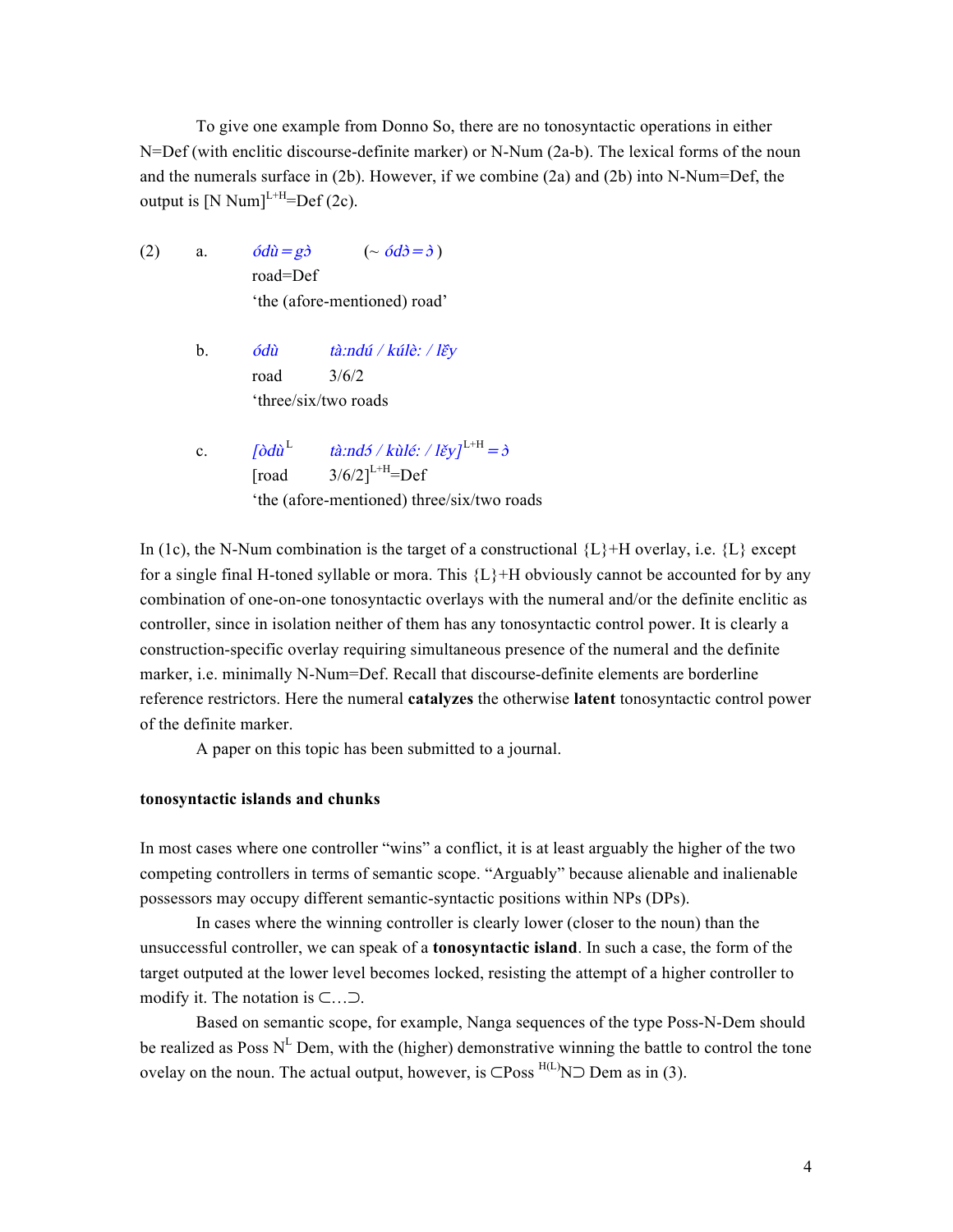#### (3) <sup>⊂</sup>yǎ-m  $H_{\text{min}}$  $\sup$  mũ:.. ⊂woman-AnPl HLdog ⊃ Prox.AnPl or 3SnSg 'these woman's dogs' (='these dogs of a woman')

Tonosyntactic islands could also be analysed as cases of **prosodic chunking**, by which a long NP is divided up into smaller chunks of one, two, or a few words, with each chunk treated separately for tonosyntactic purposes. A chunking analysis is most attractive for Yanda Dom, where NPinternal words (including numerals) are often trisyllabic and where long NPs can have two or more tonal output forms depending on phrasing.

# **tonosyntax and other syntactic processes: adjective-numeral inversion**

In addition to its own interest as an object of study, Dogon tonosyntax can also be a tool for the analysis of other syntactic processes and constructions. One relevant process is **adjectivenumeral inversion** (ANI). This process optionally inverts N-Adj-Num to N-Num-Adj in the presence of another NP-internal element (the **inversion licensor**). Simple N-Adj-Num sequences are not inverted.

In the absence of tonosyntactic analysis, one might approach ANI in either of two manners. One analysis is that it involves low-level postsyntactic scrambling, by which fully realized words are optionally reordered. Another is to take ANI as a consequence of stem-class merger by which adjectives and numerals are merged into a single stem-class (call it "adjective" or "postnominal modifier"), under specified conditions. Since N-Adj1-Adj2 combinations ('big red house') generally allow the adjectives to occur in either order, unlike the case in English, if the numeral in N-Adj-Num is treated as an adjective, the two elements in the Adj-Num sequence should be able to occur in either order.

Tonosyntax, however, shows that neither of these interpretations is correct. To see this, we need to find cases where the licensor is not itself a tonosyntactic controller. Unfortunately, the licensors are usually the same higher-level reference restrictors (possessors, demonstratives, relative clauses) that function (along with adjectives) as tonosyntactic controllers. However, some Dogon languages have possessive constructions not involving possessor-controlled overlays. These include cases of the type Poss-Gen-NP, with a genitive linker appearing between the possessor and the possessum. This is atypical of Dogon but occurs in a few languages such as Jamsay, whose genitive linker is *mà*. In the sequence Poss-mà-N-Adj-Num, as in 'Seydou's six big houses', the possessor licenses inversion, optional as always, to Poss-mà-N-Num-Adj. These are realized tonosyntactically as Poss-mà-N<sup>L</sup>-Adj-Num and Poss-mà-[N-Num]<sup>L</sup>-Adj, respectively  $(4a-b)$ .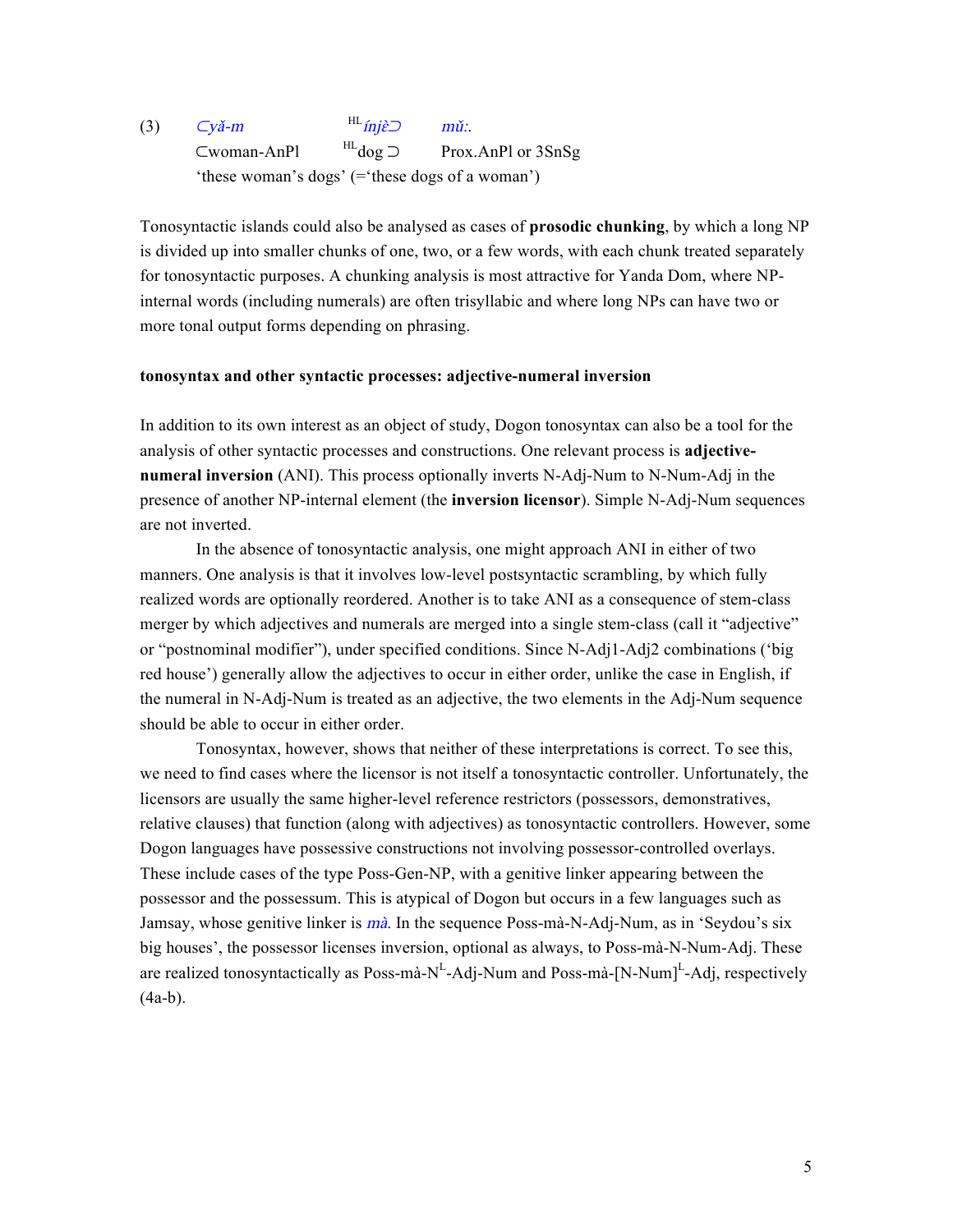| (4) | a.          | séydù                              | mà         | $\hat{u}$ rò <sup><math>\Gamma</math></sup> | gàrá                          | kúróy            | $k\hat{u}^n$   |
|-----|-------------|------------------------------------|------------|---------------------------------------------|-------------------------------|------------------|----------------|
|     |             |                                    | $1$ SgPoss | [house <sup>L</sup> ]                       | big                           | six <sup>1</sup> | Def            |
|     | $b_{\cdot}$ | sévdù                              | mà         | $\hat{u}$ rò <sup>L</sup>                   | $k\rightarrow w$ <sup>L</sup> | gàrá             | $k\grave{u}^n$ |
|     |             |                                    | $1$ SgPoss | [house <sup>L</sup> ]                       | $\textbf{six}^{\text{L}}$     | big              | Def            |
|     |             | 'Seydou's six big houses' [Jamsay] |            |                                             |                               |                  |                |

This shows that tonosyntactic processes apply after ANI, which in turn means that the stem-class distinction between adjectives and numerals is maintained during ANI. Adjectives are strictly right-to-left controllers, overlaying  ${L}$  on the preceding noun and on any intervening words (another adjective, and/or an inverted numeral). Numerals have no independent control power, but after ANI they are always part of the domain targeted by the adjective. It follows that neither postsyntactic scrambling nor full stem-class merger can account for ANI. However, a more modest partial stem-class merger into a **hyperclass** "postnominal modifier" could account for the data, with relinearization based on this hyperclass while tonosyntax continues to distinguish the subclasses (adjective, numeral).

A paper on ANI and related relinearizations has been submitted to a journal.

### **tonosyntax and other syntactic processes: relative clauses**

As indicated in the separate piece on "Dogon relative clauses," RCs are internally-headed in these languages. However, the internal head is maximally Poss-N-Adj-Num, so determiners and nonnumeral quantifiers follow the verb-participle. This can be accounted for by a model in which the internal head NP is simply the set of words to the left of the RC in (5).

$$
(5) \qquad \text{Poss - N - Adj - Num - RC - Det - 'all'/Pl - DiscFunc}
$$

To account for the surface position of the Poss-N-Adj-Num string, it is necessary to posit a movement rule, by which this string moves to the relativization site within the RC proper.

Tonosyntax is part of the mix. An RC is a reference restrictor, and indeed the internal head NP is subject to tone-dropping. For example, N-Num do not interact tonosyntactically (6a), but N-Num as internal head NP is tone-dropped (6b).

(6) a. N Num b.  $\left[\begin{matrix}R_C \dots \end{matrix}\begin{matrix}N \end{matrix}\right]$   $\cdots$  Verb-Participle  $_{RC}$ ]

This indicates that tonosyntax applies before the movement process, i.e. at the level of (5). In this model, the RC is an ordinary postnominal reference restrictor, controlling  ${L}$  on the noun and on any intervening elements such as a numeral. The target domain, along with a possessor if present, subsequently moves into the relativization site. If the head NP were base-generated in the relativization site, there would be no reason for it to be tone-dropped.